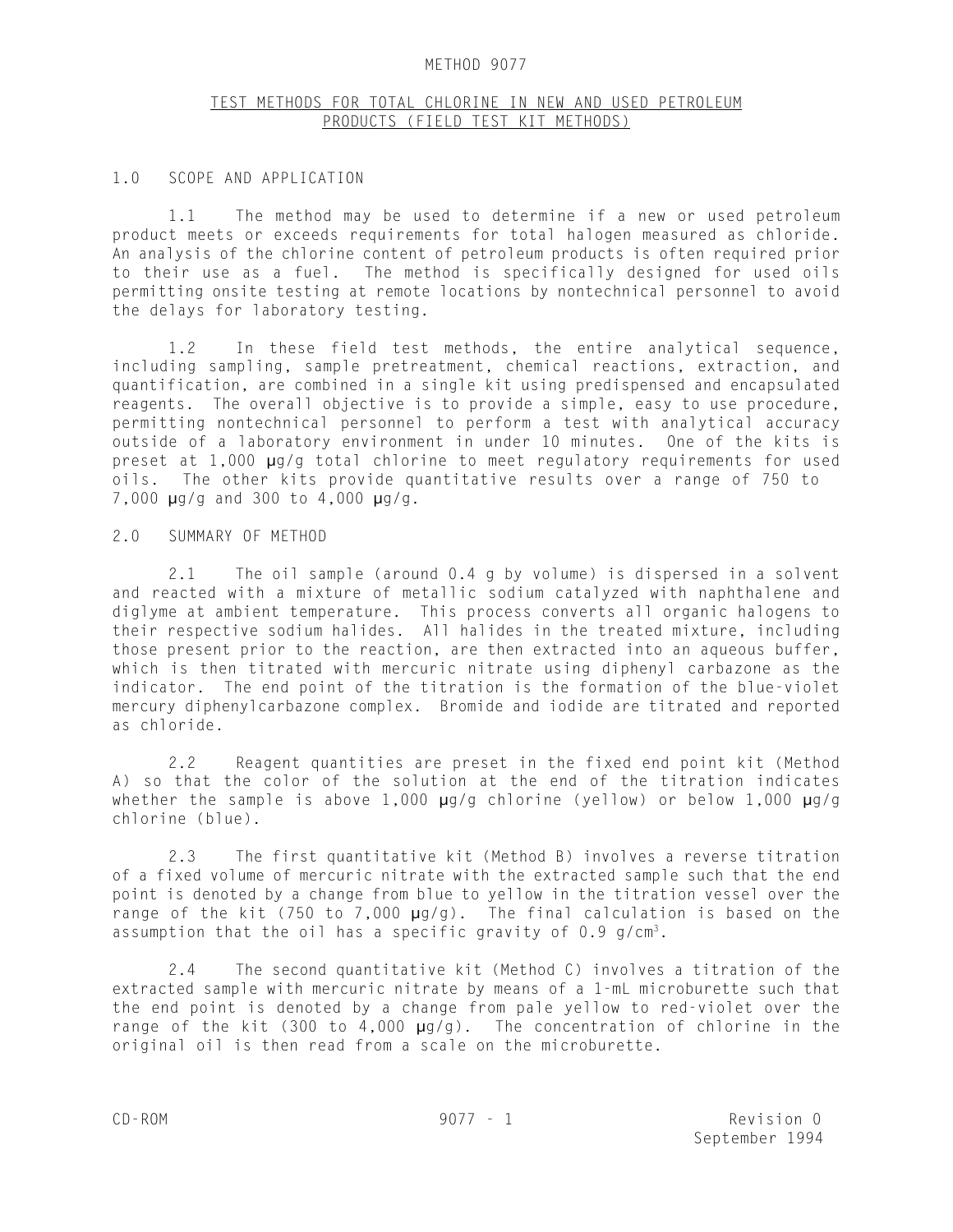NOTE: Warning--All reagents are encapsulated or contained within ampoules. Strict adherence to the operational procedures included with the kits as well as accepted safety procedures (safety glasses and gloves) should be observed.

NOTE: Warning--When crushing the glass ampoules, press firmly in the center of the ampoule once. Never attempt to recrush broken glass because the glass may come through the plastic and cut fingers.

NOTE: Warning--In case of accidental breakage onto skin or clothing, wash with large amounts of water. All the ampoules are poisonous and should not be taken internally.

NOTE: Warning--The gray ampoules contain metallic sodium. Metallic sodium is a flammable water-reactive solid.

NOTE: Warning--Do not ship kits on passenger aircraft. Dispose of used kits properly.

NOTE: Caution--When the sodium ampoule in either kit is crushed, oils that contain more than 25% water will cause the sample to turn clear to light gray. Under these circumstances, the results may be biased excessively low and should be disregarded.

# 3.0 INTERFERENCES

3.1 Free water, as a second phase, should be removed. However, this second phase can be analyzed separately for chloride content if desired.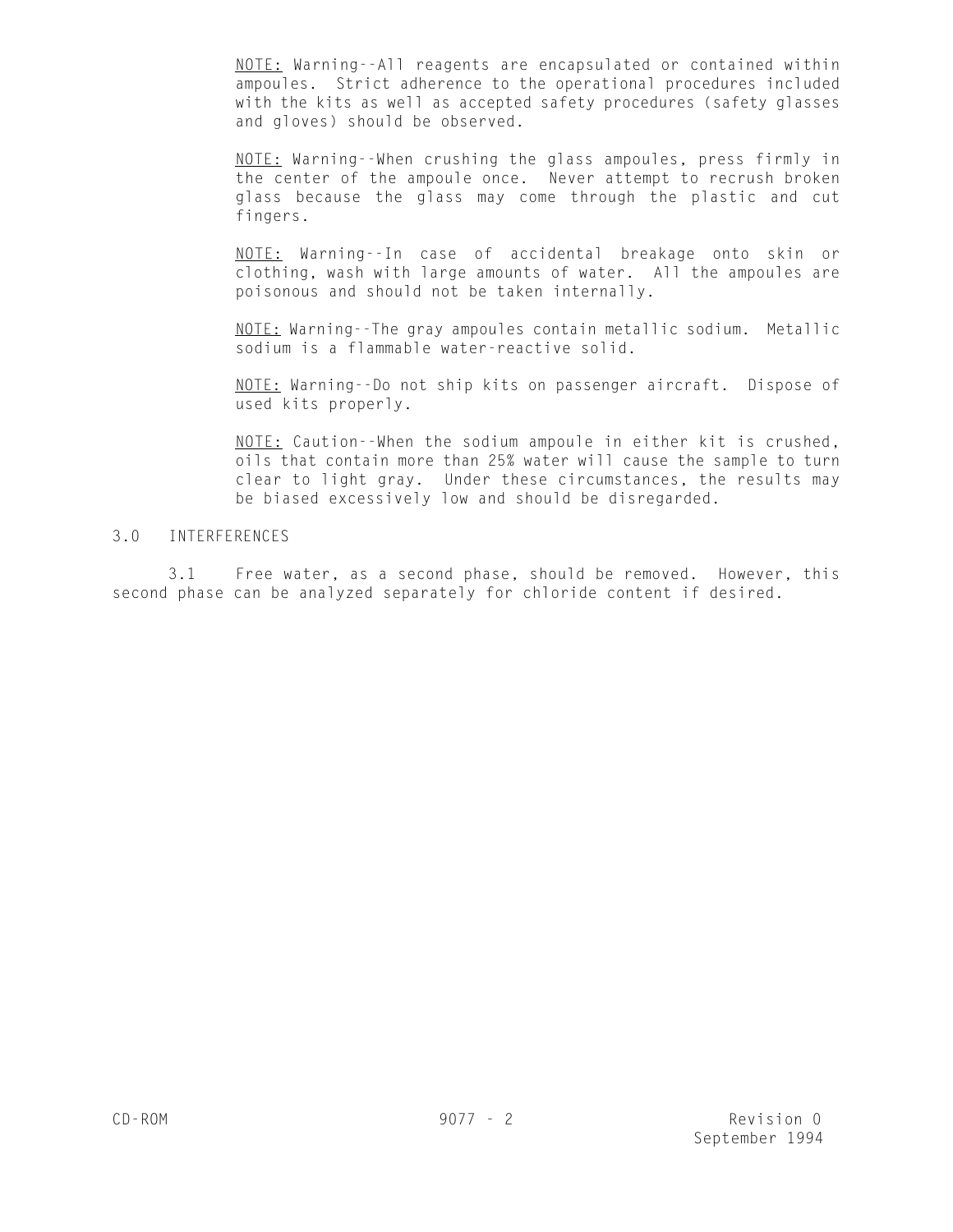#### METHOD A

#### FIXED END POINT TEST KIT METHOD

### 4.0A APPARATUS AND MATERIALS

4.1A The CLOR-D-TECT  $1000^1$  is a complete self-contained kit. It includes: a sampling tube to withdraw a fixed sample volume for analysis; a polyethylene test tube #1 into which the sample is introduced for dilution and reaction with metallic sodium; and a polyethylene tube #2 containing a buffered aqueous extractant, the mercuric nitrate titrant, and diphenyl carbazone indicator. Included are instructions to conduct the test and a color chart to aid in determining the end point.

5.0A REAGENTS

5.1A Purity of reagents. Reagent-grade chemicals shall be used in all tests. Unless otherwise indicated, it is intended that all reagents shall conform to the specifications of the Committee on Analytical Reagents of the American Chemical Society, where such specifications are available. Other grades may be used, provided it is first ascertained that the reagent is of sufficiently high purity to permit its use without lessening the accuracy of the determination.

5.2A All necessary reagents are contained within the kit.

5.3A The kit should be examined upon opening to see that all of the components are present and that all the ampoules (4) are in place and not leaking. The liquid in Tube  $#2$  (yellow cap) should be approximately  $1/2$  in. above the 5-mL line and the tube should not be leaking. The ampoules are not supposed to be completely full.

# 6.0A SAMPLE COLLECTION, PRESERVATION, AND HANDLING

6.1A All samples must be collected using a sampling plan that addresses the considerations discussed in Chapter Nine.

6.2A Because the collected sample will be analyzed for total halogens, it should be kept headspace free and refrigerated prior to preparation and analysis to minimize volatilization losses of organic halogens. Because waste oils may contain toxic and/or carcinogenic substances, appropriate field and laboratory safety procedures should be followed.

# 7.0A PROCEDURE

7.1A Preparation. Open analysis carton, remove contents, mount plastic test tubes in the provided holder. Remove syringe and glass sampling capillary from foil pouch.

<sup>&</sup>lt;sup>1</sup>Available from Dexsil Corporation, One Hamden Park Drive, Hamden, CT 06517.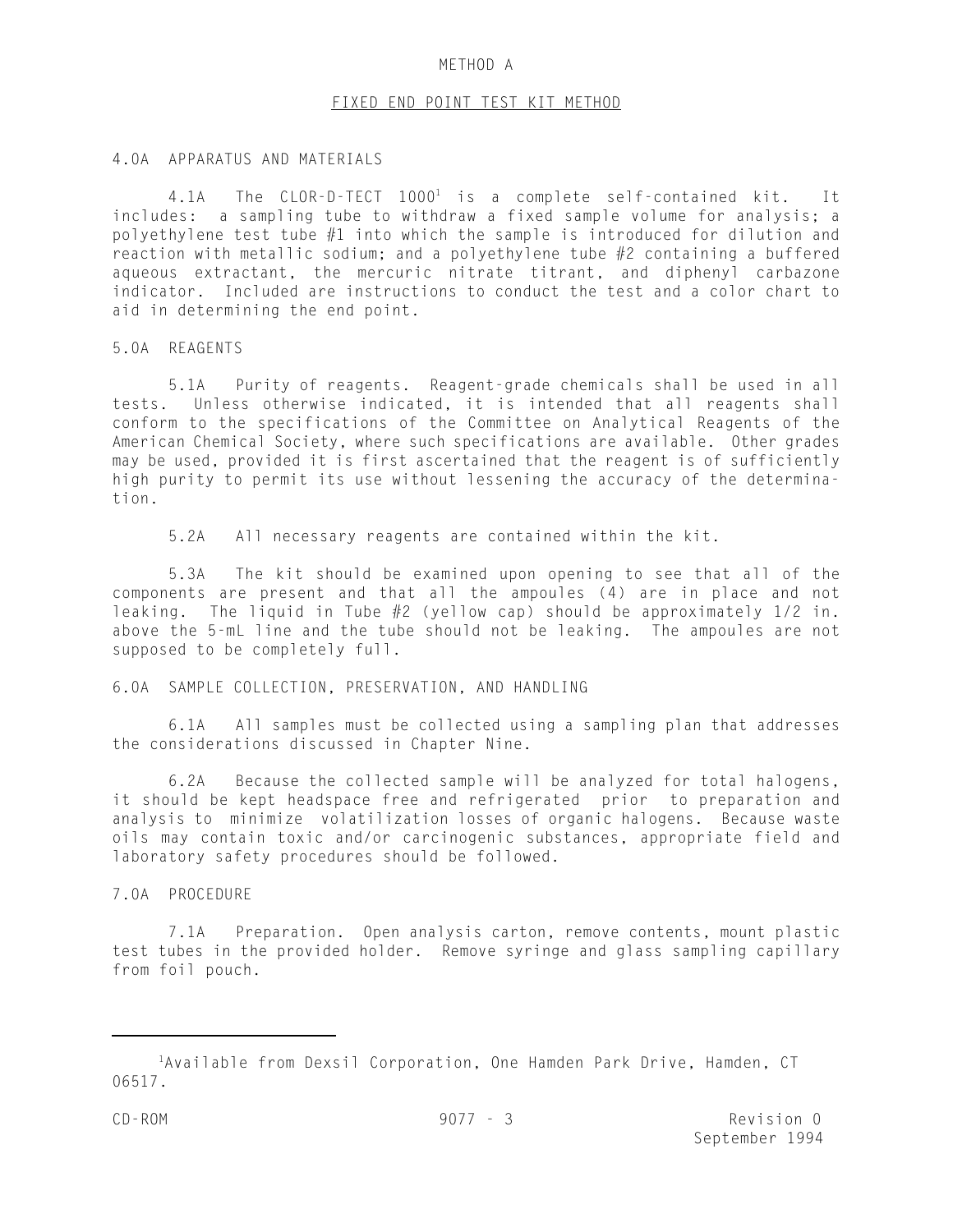NOTE: Perform the test in a warm, dry area with adequate light. In cold weather, a truck cab is sufficient. If a warm area is not available, Step 7.3A should be performed while warming Tube  $#1$  in palm of hand.

7.2A Sample introduction. Remove white cap from Tube #1. Using the plastic syringe, slowly draw the oil up the capillary tube until it reaches the flexible adapter tube. Wipe excess oil from the tube with the provided tissue, keeping capillary vertical. Position capillary tube into Tube  $#1$ , and detach adapter tubing, allowing capillary to drop to the bottom of the tube. Replace white cap on tube. Crush the capillary by squeezing the test tube several times, being careful not to break the glass reagent ampoules.

7.3A Reaction. Break the lower (colorless) capsule containing the clear diluent solvent by squeezing the sides of the test tube. Mix thoroughly by shaking the tube vigorously for 30 seconds. Crush the upper grey ampoule containing metallic sodium, again by squeezing the sides of the test tube. Shake vigorously for 20 seconds. Allow reaction to proceed for 60 seconds, shaking intermittently several times while timing with a watch.

> NOTE: Caution--Always crush the clear ampoule in each tube first. Otherwise, stop the test and start over using another complete kit. False (low) results may occur and allow a contaminated sample to pass without detection if clear ampoule is not crushed first.

7.4A Extraction. Remove caps from both tubes. Pour the clear buffered extraction solution from Tube  $#2$  into Tube  $#1$ . Replace the white cap on Tube  $#1$ , and shake vigorously for 10 seconds. Vent tube by partially unscrewing the dispenser cap. Close cap securely, and shake for an additional 10 seconds. Vent again, tighten cap, and stand tube upside down on white cap. Allow phases to separate for 2 minutes.

7.5A Analysis. Put filtration funnel into Tube  $#2$ . Position Tube  $#1$ over funnel and open nozzle on dispenser cap. Squeeze the sides of Tube  $#1$  to dispense the clear aqueous lower phase through the filter into Tube #2 to the 5 mL line on Tube #2. Remove the filter funnel. Replace the yellow cap on Tube #2 and close the nozzle on the dispenser cap. Break the colorless lower capsule containing mercuric nitrate solution by squeezing the sides of the tube, and shake for 10 seconds. Then break the upper colored ampoule containing the diphenylcarbazone indicator, and shake for 10 seconds. Observe color immediately.

7.6A Interpretation of results

7.6.1A Because all reagent levels are preset, calculations are not required. A blue solution in Tube  $#2$  indicates a chlorine content in the original oil of less than 1,000 µg/g, and a yellow color indicates that the chlorine concentration is greater than  $1,000 \mu q/q$ . Refer to the color chart enclosed with the kit in interpreting the titration end point.

7.6.2A Report the results as  $\langle$  or  $\rangle$  1,000  $\mu$ g/g chlorine in the oil sample.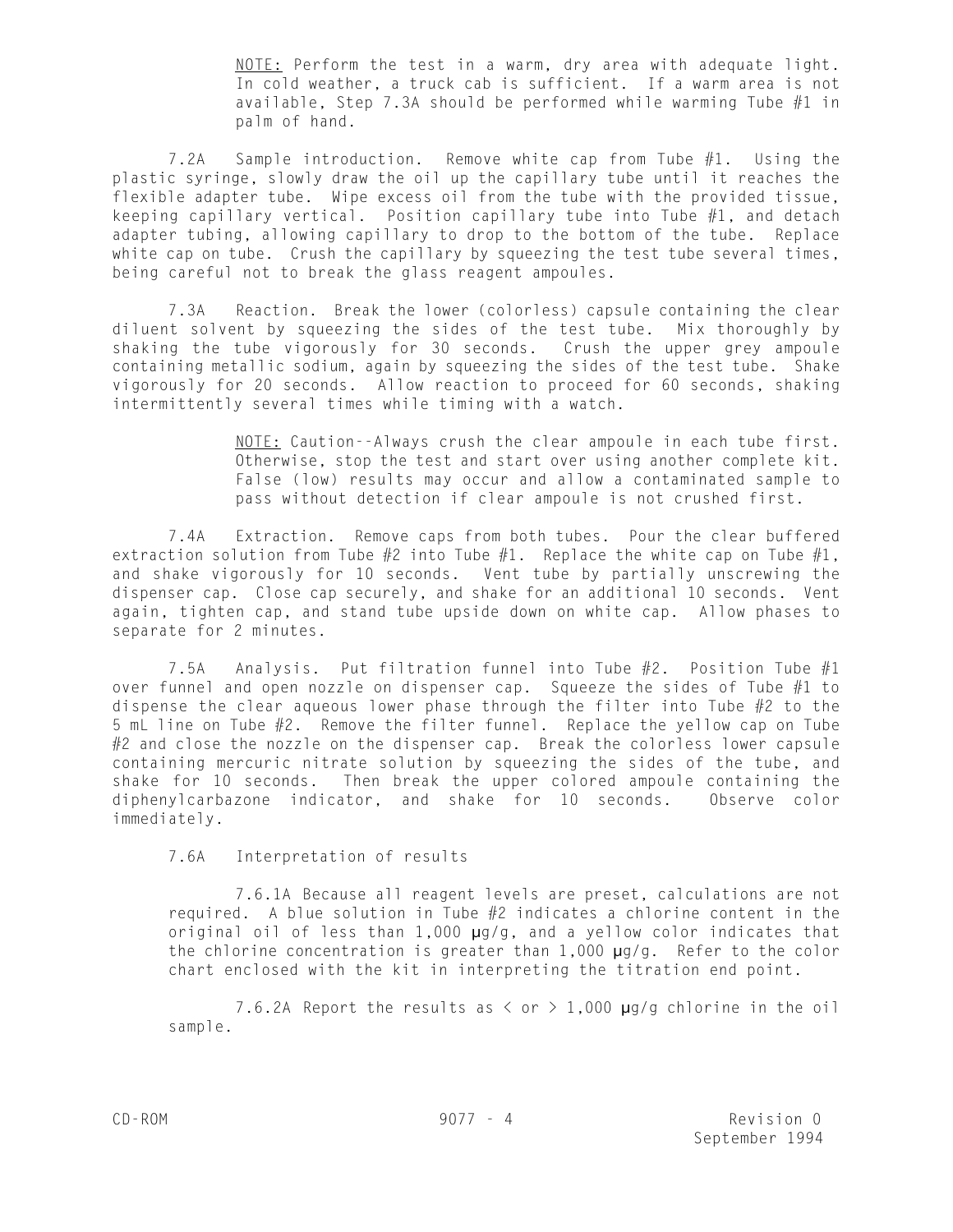# 8.0A QUALITY CONTROL

8.1A Refer to Chapter One for specific quality control procedures.

8.2A Each sample should be tested two times. If the results do not agree, then a third test must be performed. Report the results of the two that agree.

# 9.0A METHOD PERFORMANCE

9.1A No formal statement is made about either the precision or bias of the overall test kit method for determining chlorine in used oil because the result merely states whether there is conformance to the criteria for success specified in the procedure, (i.e., a blue or yellow color in the final solution). In a collaborative study, eight laboratories analyzed four used crankcase oils and three fuel oil blends with crankcase in duplicate using the test kit. Of the resulting 56 data points, 3 resulted in incorrect classification of the oil's chlorine content (Table 1). A data point represents one duplicate analysis of a sample. There were no disagreements within a laboratory on any duplicate determinations.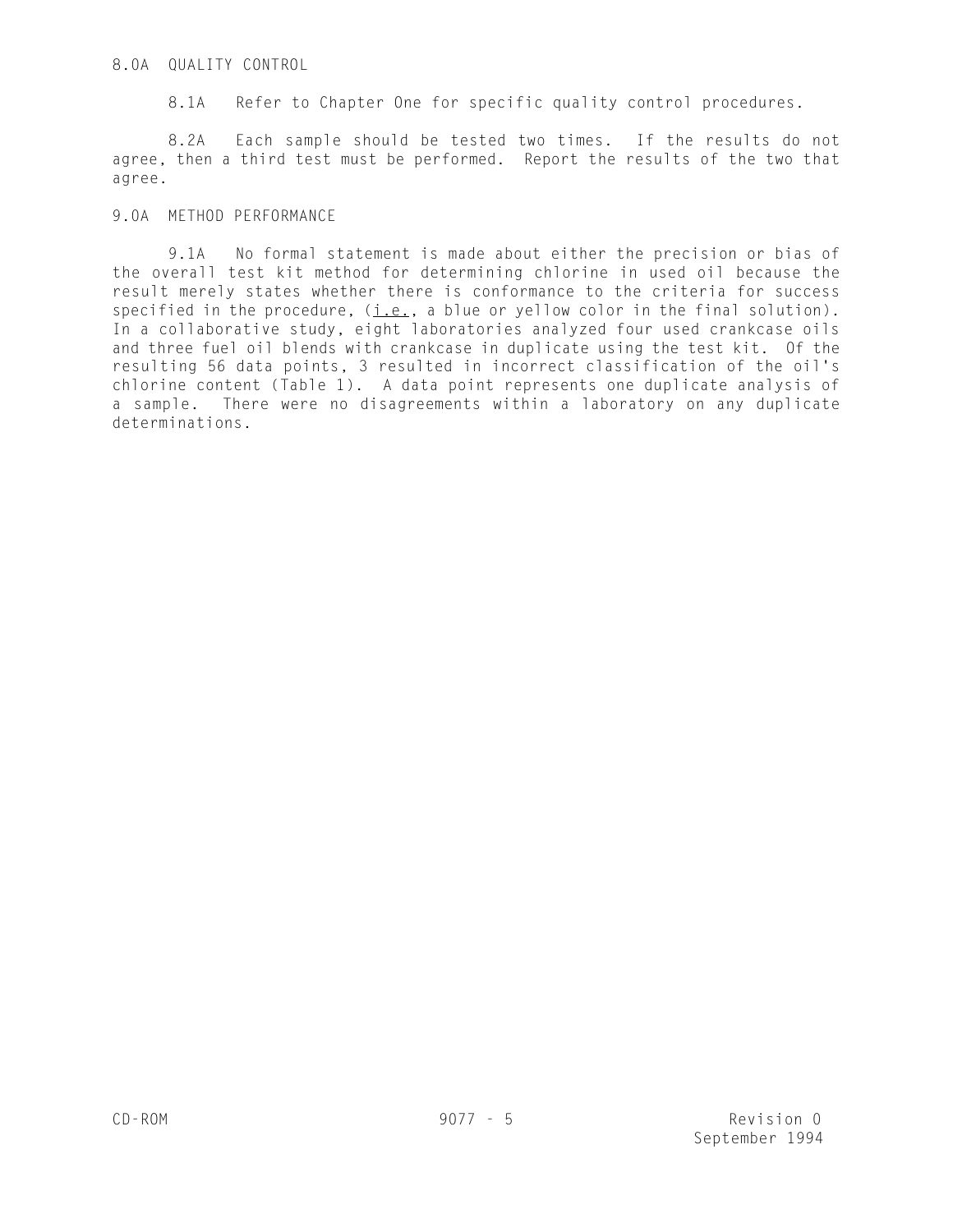| Expected                    |                                |                                 | Percent agreement <sup>b</sup> |         |  |
|-----------------------------|--------------------------------|---------------------------------|--------------------------------|---------|--|
| concentration,<br>$\mu$ g/g | Expected results,<br>$\mu$ g/g | Percent<br>correct <sup>a</sup> | Within                         | Between |  |
|                             |                                |                                 |                                |         |  |
| 320                         | < 1,000                        | 100                             | 100                            | 100     |  |
| 480                         | < 1,000                        | 100                             | 100                            | 100     |  |
| 920                         | < 1,000                        | 100                             | 100                            | 100     |  |
| 1,498                       | > 1,000                        | 87                              | 100                            | 87      |  |
| 1,527                       | > 1,000                        | 75                              | 100                            | 75      |  |
| 3,029                       | > 1,000                        | 100                             | 100                            | 100     |  |
| 3,045                       | > 1,000                        | 100                             | 100                            | 100     |  |
|                             |                                |                                 |                                |         |  |

# TABLE 1. PRECISION AND BIAS INFORMATION FOR METHOD A-FIXED END POINT TEST KIT METHOD

aPercent correct--percent correctly identified as above or below 1,000 µg/g.

 $P$ Percent agreement--percent agreement within or between laboratories.

l,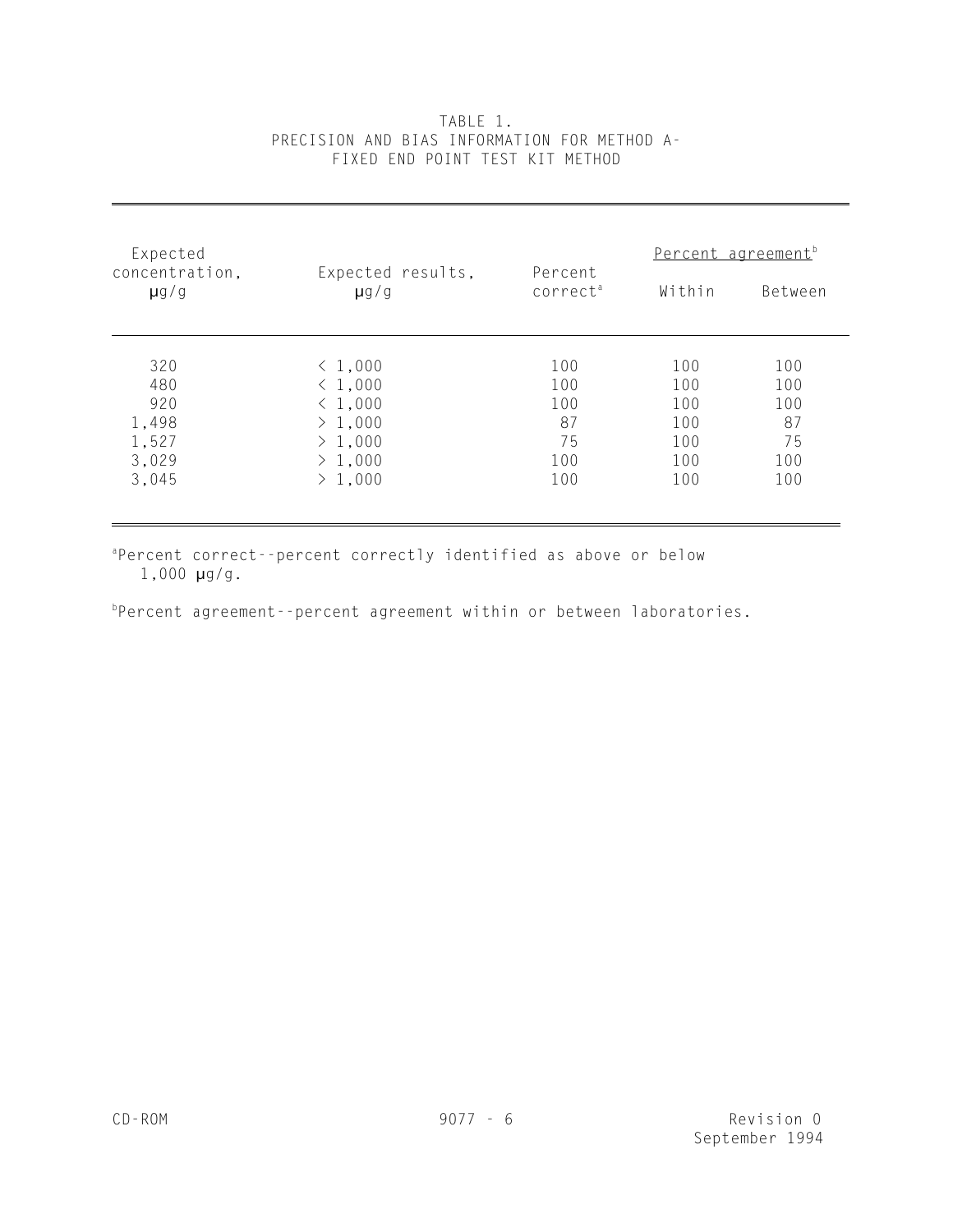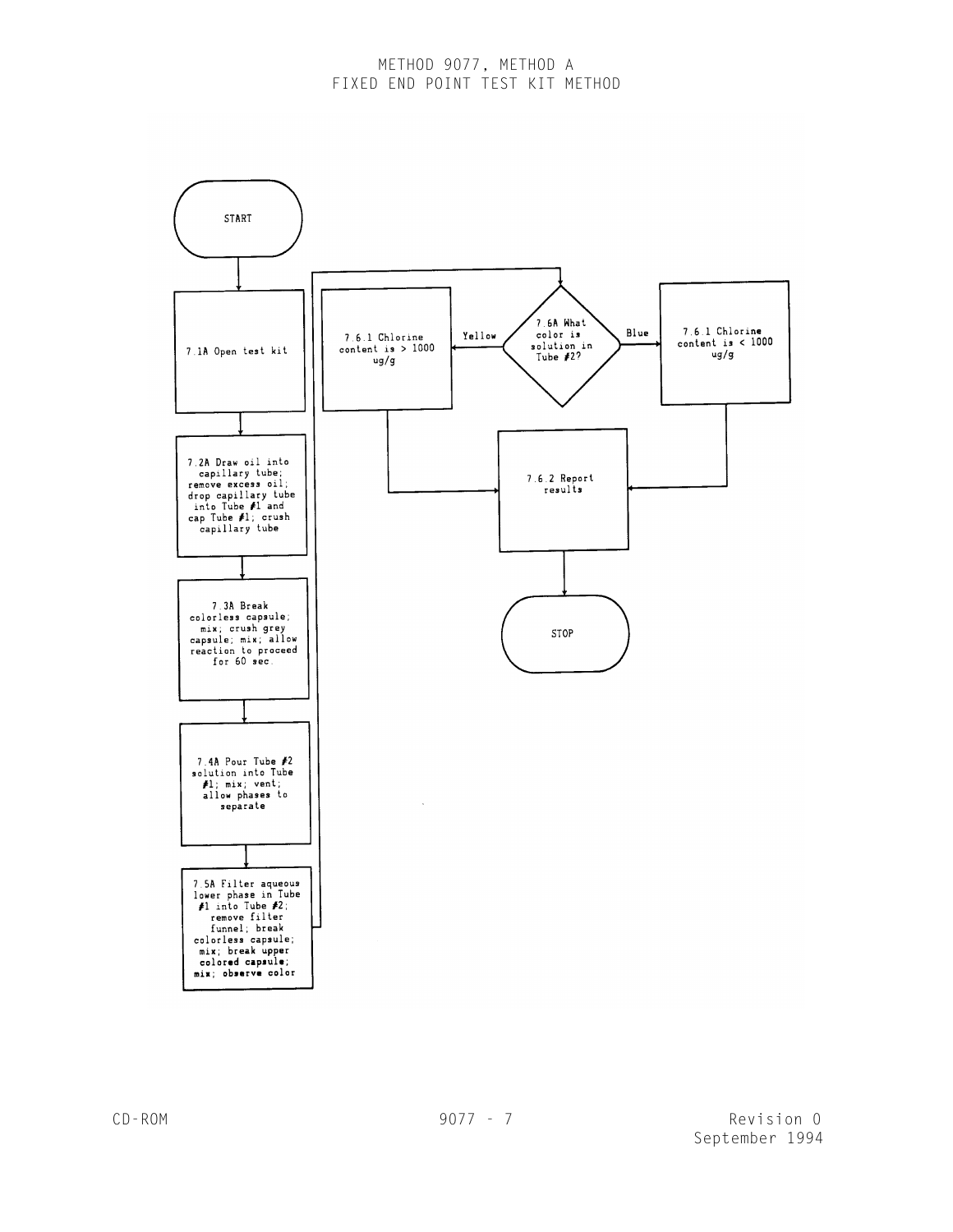#### METHOD B

#### REVERSE TITRATION QUANTITATIVE END POINT TEST KIT METHOD

#### 4.0B APPARATUS AND MATERIALS

4.1B QuantiClor<sup>2</sup> kit components (see Figure 1).

4.1.1B Plastic reaction bottle: 1 oz, with flip-top dropper cap and a crushable glass ampoule containing sodium.

4.1.2B Plastic buffer bottle: contains 9.5 mL of aqueous buffer solution.

4.1.3B Titration vial: contains buffer bottle and indicatorimpregnated paper.

4.1.4B Glass vial: contains 2.0 mL of solvents.

4.1.5B Micropipet and plunger, 0.25 mL.

4.1.6B Activated carbon filtering column.

4.1.7B Titret and valve assembly.

4.2B The reagents needed for the test are packaged in disposable containers.

4.3B The procedure utilizes a Titret. Titrets<sup>®</sup> are hand-held, disposable cells for titrimetric analysis. A Titret is an evacuated glass ampoule (13 mm diameter) that contains an exact amount of a standardized liquid titrant. A flexible valve assembly is attached to the tip of the ampoule. Titrets® employ the principle of reverse titration; that is, small doses of sample are added to the titrant to the appearance of the end point color. The color change indicates that the equivalency point has been reached. The flow of the sample into the Titret may be controlled by using an accessory called a Titrettor™.

# 5.0B REAGENTS

5.1B The crushable glass ampoule, which is inside the reaction bottle, contains 85 mg of metallic sodium in a light oil dispersion.

5.2B The buffer bottle contains  $0.44$  g of NaH<sub>2</sub>PO<sub>4</sub> • 2H<sub>2</sub>O and 0.32 mL of HNO<sub>3</sub> in distilled water.

5.3B The glass vial contains 770 mg Stoddard Solvent (CAS No. 8052- 41-3), 260 mg toluene, 260 mg butyl ether, 260 mg diglyme, 130 mg naphthalene, and 70 mg demulsifier.

 $2$ Quanti-Chlor Kit, Titrets®, and Titrettor<sup>™</sup> are manufactured by Chemetrics, Inc., Calverton, VA 22016. U.S. Patent No. 4,332,769.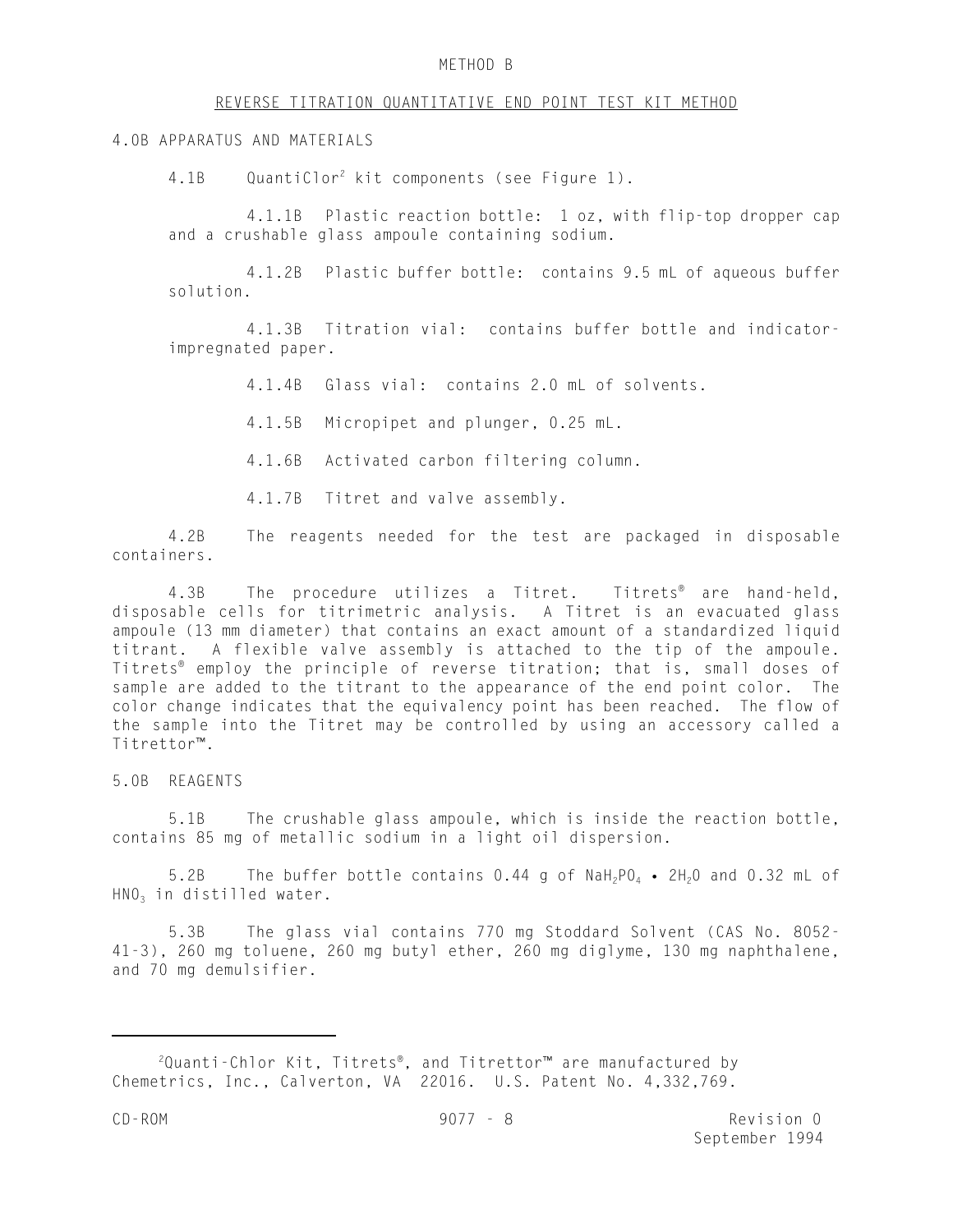5.4B The Titret contains 1.12 mg mercuric nitrate in distilled water.

5.5B The indicator-impregnated paper contains approximately 0.3 mg of diphenylcarbazone and 0.2 mg of brilliant yellow.

6.0B SAMPLE COLLECTION, PRESERVATION, AND HANDLING

See Section 6.0A of Method A.

7.0B PROCEDURE

7.1B Shake the glass vial and pour its contents into the reaction bottle.

7.2B Fill the micropipet with a well-shaken oil sample by pulling the plunger until its top edge is even with the top edge of the micropipet. Wipe off the excess oil and transfer the sample into the reaction bottle (see Figure 2.1).

7.3B Gently squeeze most of the air out of the reaction bottle (see Figure 2.2). Cap the bottle securely, and shake vigorously for 30 seconds.

7.4B Crush the sodium ampoule by pressing against the outside wall of the reaction bottle (see Figure 2.3).

> CAUTION: Samples containing a high percentage of water will generate heat and gas, causing the reaction bottle walls to expand. To release the gas, briefly loosen the cap.

7.5B Shake the reaction bottle vigorously for 30 seconds.

7.6B Wait 1 minute. Shake the reaction bottle occasionally during this time.

7.7B Remove the buffer bottle from the titration vial, and slowly pour its contents into the reaction bottle (see Figure 2.4).

7.8B Cap the reaction bottle and shake gently for a few seconds. As soon as the foam subsides, release the gas by loosening the cap. Tighten the cap, and shake vigorously for 30 seconds. As before, release any gas that has formed, then turn the reaction bottle upside down (see Figure 2.5).

7.9B Wait 1 minute.

7.10B While holding the filtering column in a vertical position, remove the plug. Gently tap the column to settle the carbon particles.

7.11B Keeping the reaction bottle upside down, insert the flip top into the end of the filtering column and position the column over the titration vial (see Figure 2.6). Slowly squeeze the lower aqueous layer out of the reaction bottle and into the filtering column. Keep squeezing until the first drop of oil is squeezed out.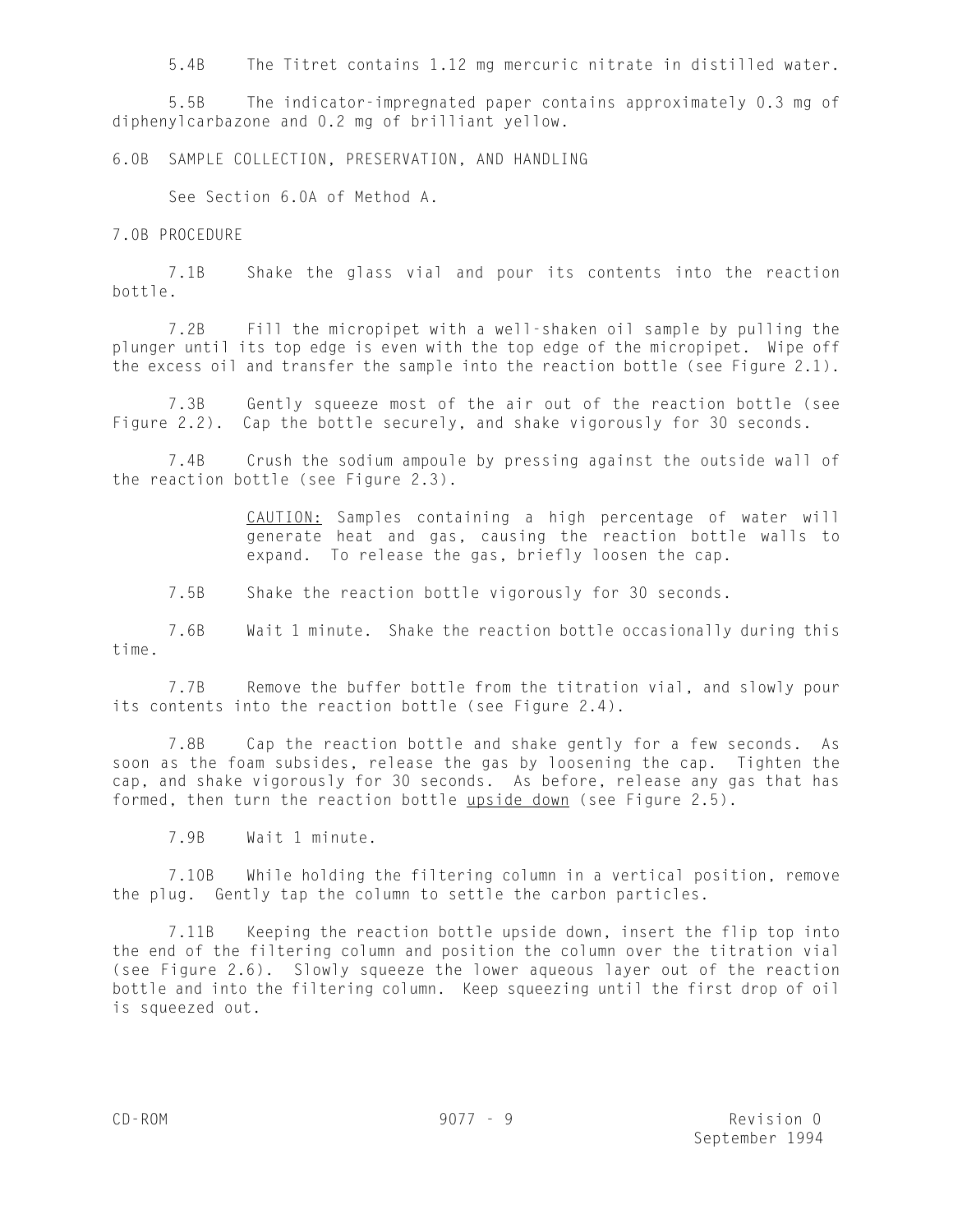NOTE: Caution--The aqueous layer should flow through the filtering column into the titration vial in about 1 minute. In rare cases, it may be necessary to gently tap the column to begin the flow. The indicator paper should remain in the titration vial.

7.12B Cap the titration vial and shake it vigorously for 10 seconds.

7.13B Slide the flexible end of the valve assembly over the tapered tip of the Titret so that it fits snugly (see Figure 3.1).

7.14B Lift (see Figure 3.2) the control bar and insert the assembled Titret into the Titrettor™.

7.15B Hold the Titrettor™ with the sample pipe in the sample, and press the control bar to snap the pre-scored tip of the Titret (see Figure 3.3).

> NOTE: Caution--Because the Titret is sealed under vacuum, the fluid inside may be agitated when the tip snaps.

7.16B With the tip of the sample pipe in the sample, briefly press the control bar to pull in a SMALL amount of sample (see Figure 3.3). The contents of the Titret will turn purple.

> CAUTION: During the titration, there will be some undissolved powder inside the Titret. This does not interfere with the accuracy of the test.

7.17B Wait 30 seconds.

7.18B Gently press the control bar again to allow another SMALL amount of the sample to be drawn into the Titret.

> CAUTION: Do not press the control bar unless the sample pipe is immersed in the sample. This prevents air from being drawn into the Titret.

7.19B After each addition, rock the entire assembly to mix the contents of the Titret. Watch for a color change from purple to very pale yellow.

7.20B Repeat Steps 7.18B and 7.19B until the color change occurs.

CAUTION: The end point color change (from purple to pale yellow) actually goes through an intermediate gray color. During this intermediate stage, extra caution should be taken to bring in SMALL amounts of sample and to mix the Titret contents well.

7.21B When the color of the liquid in the Titret changes to PALE YELLOW, remove the Titret from the Titrettor™. Hold the Titret in a vertical position and carefully read the test result on the scale opposite the liquid level.

7.22B Calculation

7.22.1B To obtain results in micrograms per gram total chlorine, multiply scale units on the Titret by 1.3 and then subtract 200.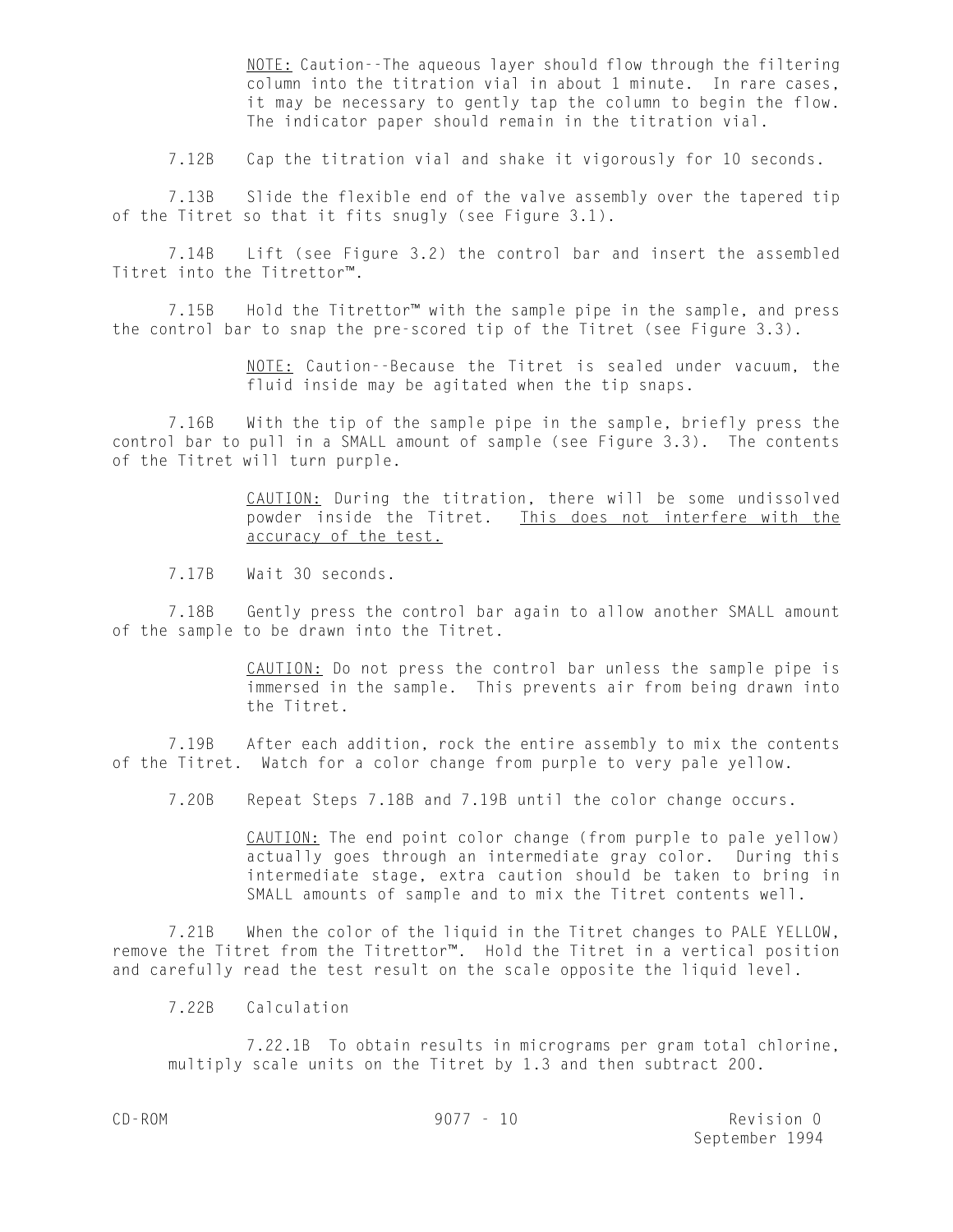# 8.0B QUALITY CONTROL

8.1B Refer to Chapter One for specific quality control procedures.

8.2B Each sample should be tested two times. If the results do not agree to within 10%, expressed as the relative percent difference of the results, a third test must be performed. Report the results of the two that agree.

### 9.0B METHOD PERFORMANCE

9.1B These data are based on 49 data points obtained by seven laboratories who each analyzed four used crankcase oils and three fuel oil blends with crankcase in duplicate. A data point represents one duplicate analysis of a sample. There were no outlier data points or laboratories.

9.2B Precision. The precision of the method as determined by the statistical examination of interlaboratory test results is as follows:

> Repeatability - The difference between successive results obtained by the same operator with the same apparatus under constant operating conditions on identical test material would exceed, in the long run, in the normal and correct operation of the test method, the following values only in 1 case in 20 (see Table 2):

# Repeatability =  $0.31 x*$

\*where x is the average of two results in  $\mu q/q$ .

Reproducibility - The difference between two single and independent results obtained by different operators working in different laboratories on identical test material would exceed, in the long run, the following values only in 1 case in 20:

# Reproducibility =  $0.60 x*$

\*where x is the average value of two results in  $\mu$ g/g.

9.3B Bias. The bias of this test method varies with concentration, as shown in Table 3:

Bias = Amount found - Amount expected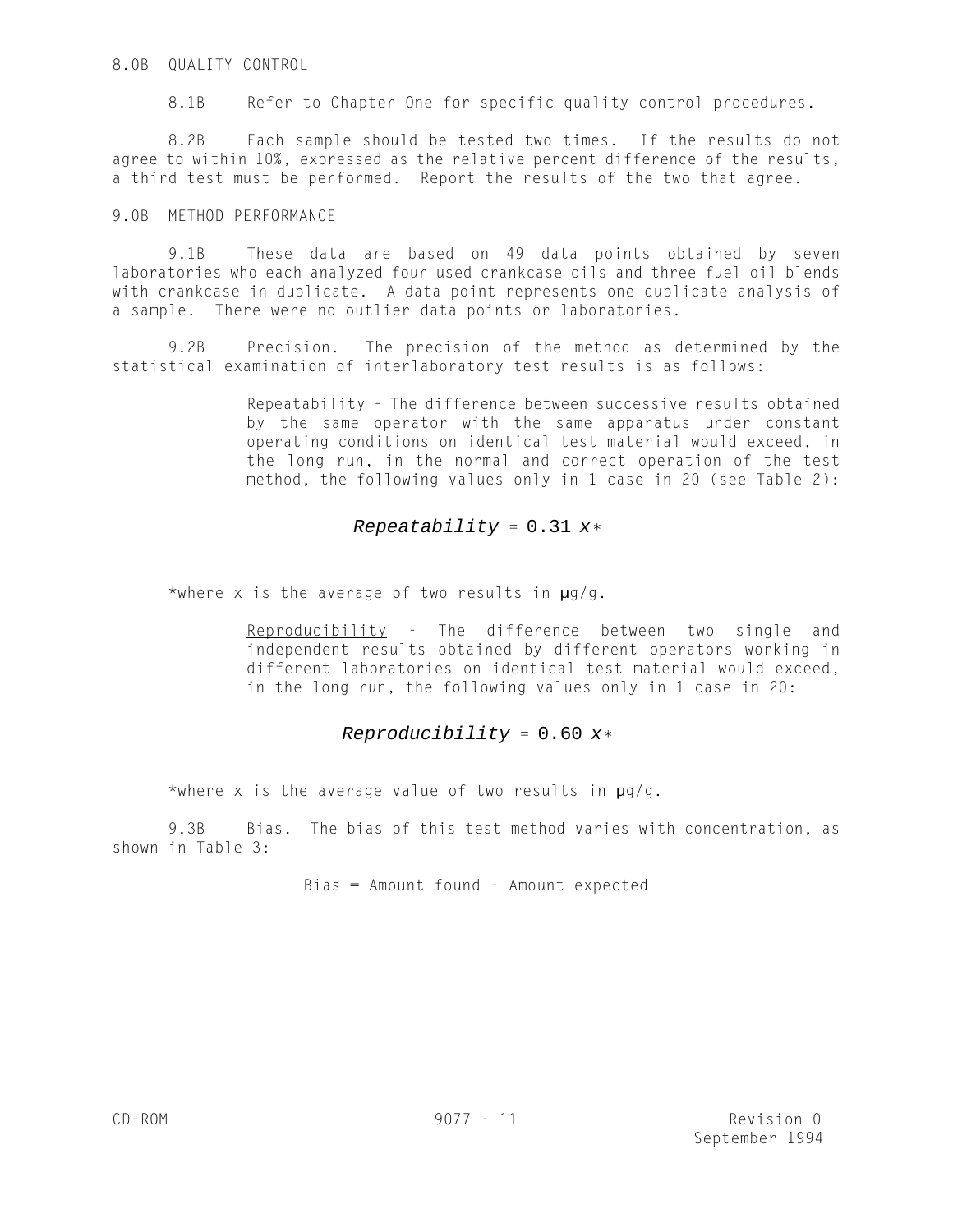# TABLE 2. REPEATABILITY AND REPRODUCIBILITY FOR CHLORINE IN USED OILS BY THE QUANTITATIVE END POINT TEST KIT METHOD

| Average value, | Repeatability, | Reproducibility, |  |
|----------------|----------------|------------------|--|
| $\mu$ g/g      | $\mu$ g/g      | $\mu$ g/g        |  |
| 1,000          | 310            | 600              |  |
| 1,500          | 465            | 900              |  |
| 2,000          | 620            | 1,200            |  |
| 2,500          | 775            | 1,500            |  |
| 3,000          | 930            | 1,800            |  |

# TABLE 3. RECOVERY AND BIAS DATA FOR CHLORINE IN USED OILS BY THE QUANTITATIVE END POINT TEST KIT METHOD

| Amount<br>expected<br>$\mu$ g/g | Amount<br>found,<br>$\mu$ g/g | Bias,<br>$\mu$ g/g | Percent<br>bias |  |
|---------------------------------|-------------------------------|--------------------|-----------------|--|
|                                 |                               |                    |                 |  |
| 320 $(< 750)^a$                 | 776                           | $+16$              | $+3$            |  |
| 480 (< 750) <sup>a</sup>        | 782                           | $+32$              | $+4$            |  |
| 920                             | 1,020                         | $+100$             | $+11$           |  |
| 1,498                           | 1,129                         | $-369$             | $-25$           |  |
| 1,527                           | 1,434                         | $-93$              | $-6$            |  |
| 3,029                           | 1,853                         | $-1,176$           | $-39$           |  |
| 3,045                           | 2,380                         | $-665$             | $-22$           |  |

 $^a$  The lower limit of the kit is 750  $\mu$ g/g.

l,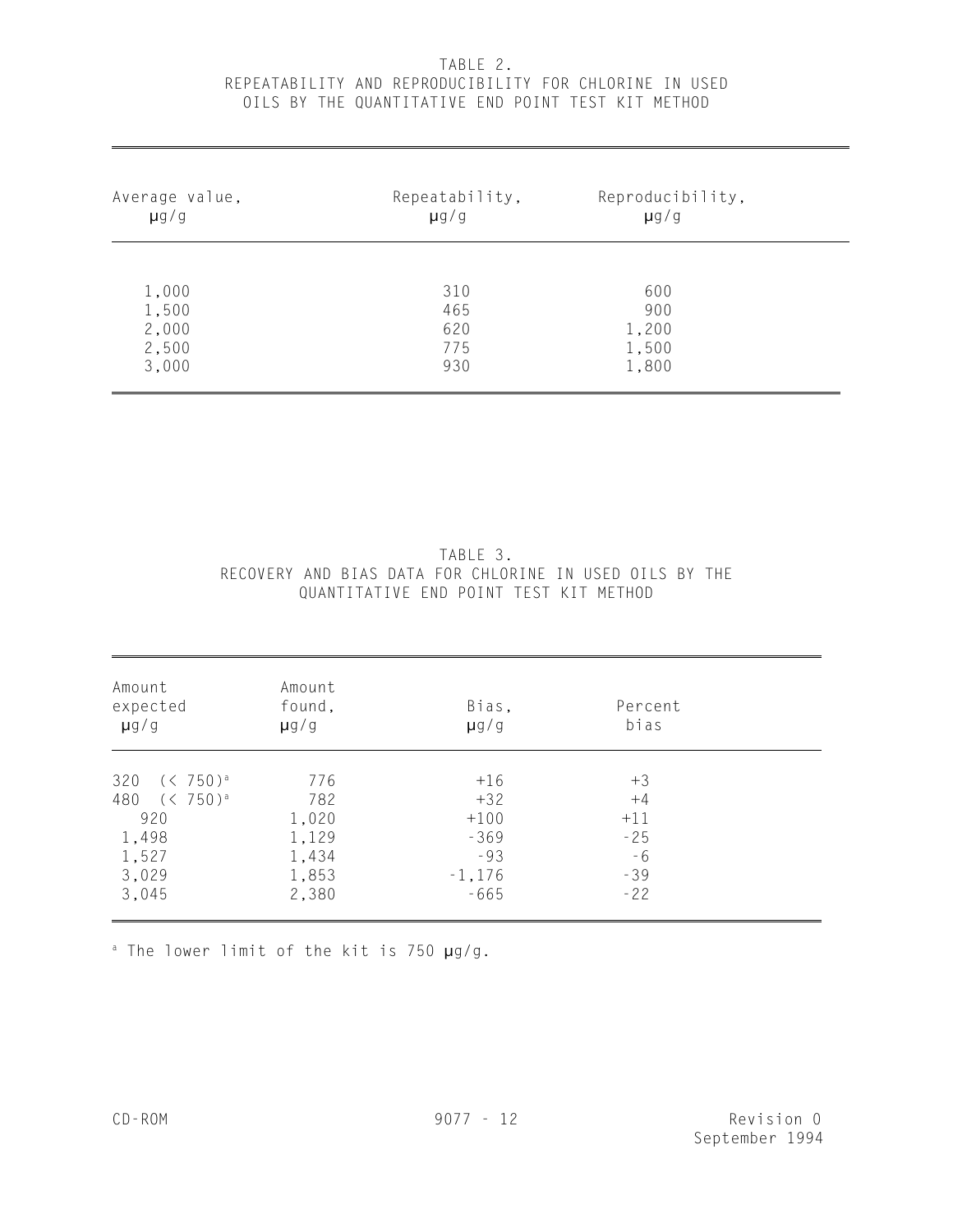

Figure 1. Components of CHEMetrics Total Chlorine in Waste Oil Test Kit (Cat. No. K2610).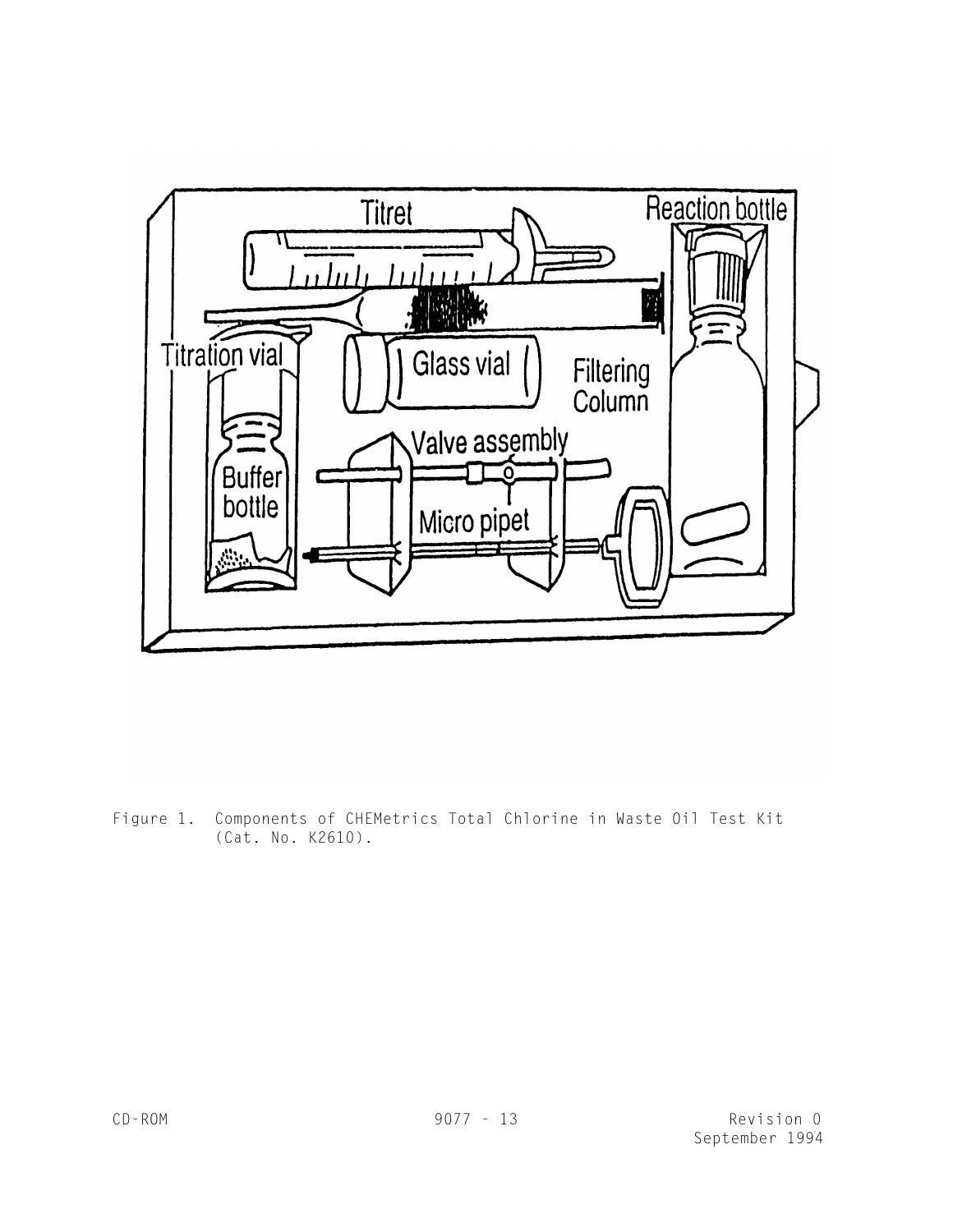

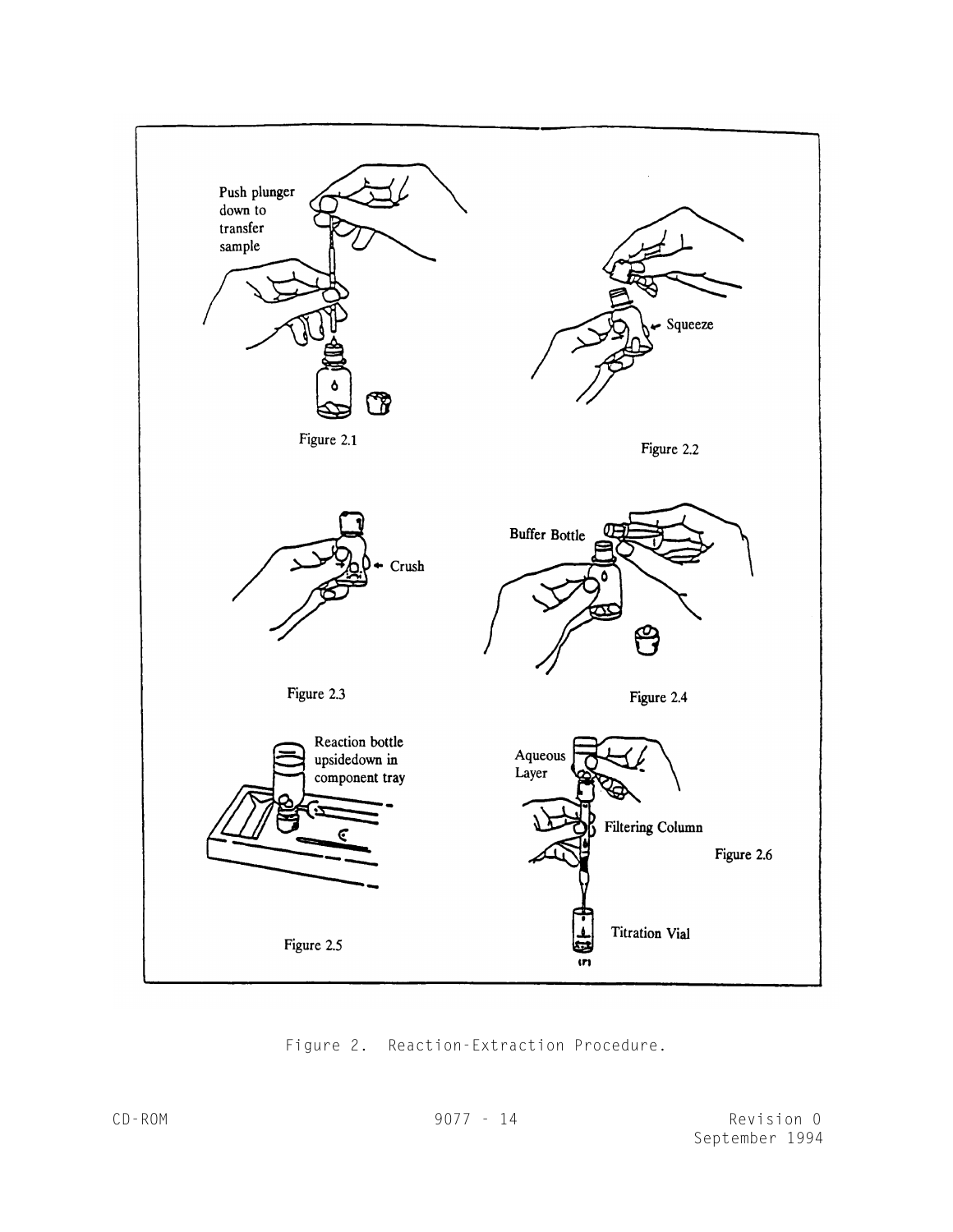

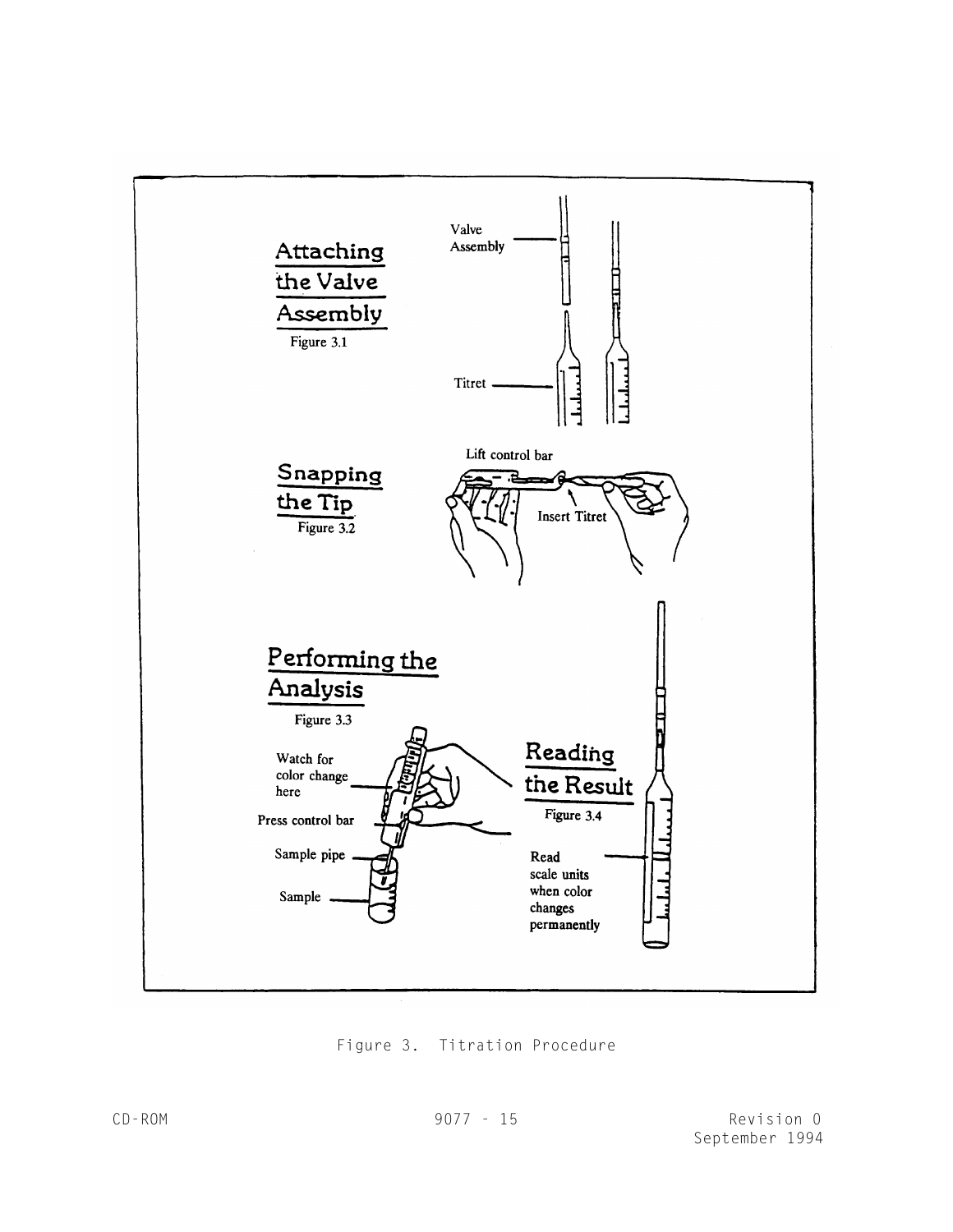# METHOD 9077, METHOD B REVERSE TITRATION QUANTITATIVE END POINT TEST KIT METHOD

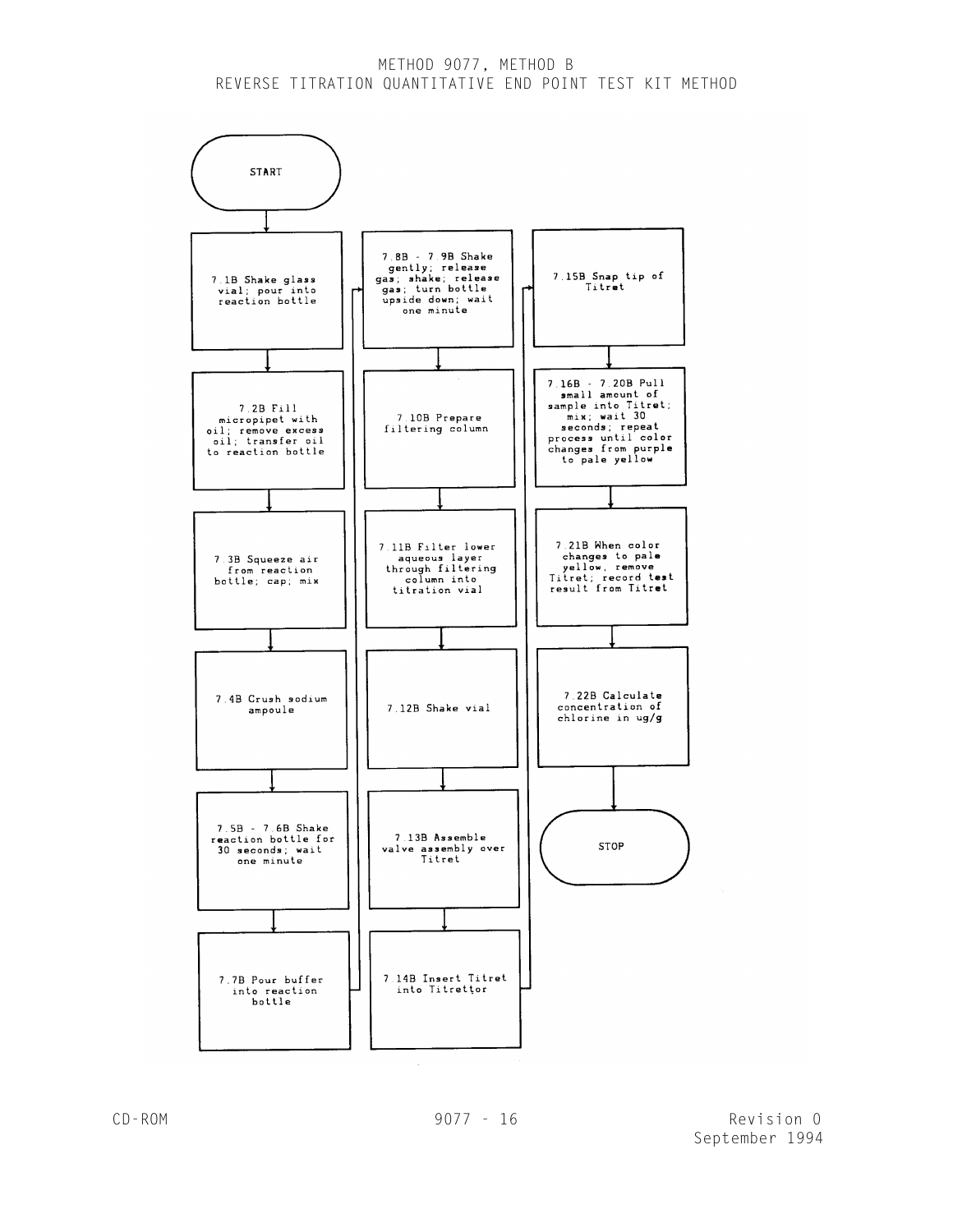#### METHOD C

#### DIRECT TITRATION QUANTITAVE END POINT TEST KIT METHOD

### 4.0C APPARATUS AND MATERIALS

4.1C The CHLOR-D-TECT 04000<sup>3</sup> is a complete self-contained kit. It includes: a sampling syringe to withdraw a fixed sample volume for analysis; a polyethylene test tube #1 into which the sample is introduced for dilution and reaction with metallic sodium; a polyethylene tube #2 containing a buffered aqueous extractant and the diphenylcarbazone indicator; a microburette containing the mercuric nitrate titrant; and a plastic filtration funnel. Also included are instructions to conduct the test.

### 5.0C REAGENTS

5.1C All necessary reagents are contained within the kit. The diluent solvent containing the catalyst, the metallic sodium, and the diphenylcarbazone are separately glass-encapsulated in the precise quantity required for analysis. A predispensed volume of buffer is contained in the second polyethylene tube. Mercuric nitrate titrant is also supplied in a sealed titration burette.

5.2C The kit should be examined upon opening to see that all of the components are present and that all ampoules (3) are in place and not leaking. The liquid in Tube  $#2$  (clear cap) should be approximately 1/2 in. above the 5-mL line and the tube should not be leaking. The ampoules are not supposed to be completely full.

6.0C SAMPLE COLLECTION, PRESERVATION, AND HANDLING

6.1C See Section 6.0A of Method A.

### 7.0C PROCEDURE

7.1C Preparation. Open analysis carton, remove contents, mount plastic test tubes in the provided holder.

> NOTE: Perform the test in a warm, dry area with adequate light. In cold weather, a truck cab is sufficient. If a warm area is not available, Step 7.3C should be performed while warming Tube  $#1$  in palm of hand.

7.2C Sample introduction. Unscrew the white dispenser cap from Tube  $#1$ . Slide the plunger in the empty syringe a few times to make certain that it slides easily. Place the top of the syringe in the oil sample to be tested, and pull back on the plunger until it reaches the stop and cannot be pulled further. Remove the syringe from the sample container, and wipe any excess oil from the outside of the syringe with the enclosed tissue. Place the tip of the syringe in Tube  $#1$ , and dispense the oil sample by depressing the plunger. Replace the white cap on the tube.

<sup>&</sup>lt;sup>3</sup>Available from Dexsil Corporation, One Hamden Park Drive, Hamden, CT 06517.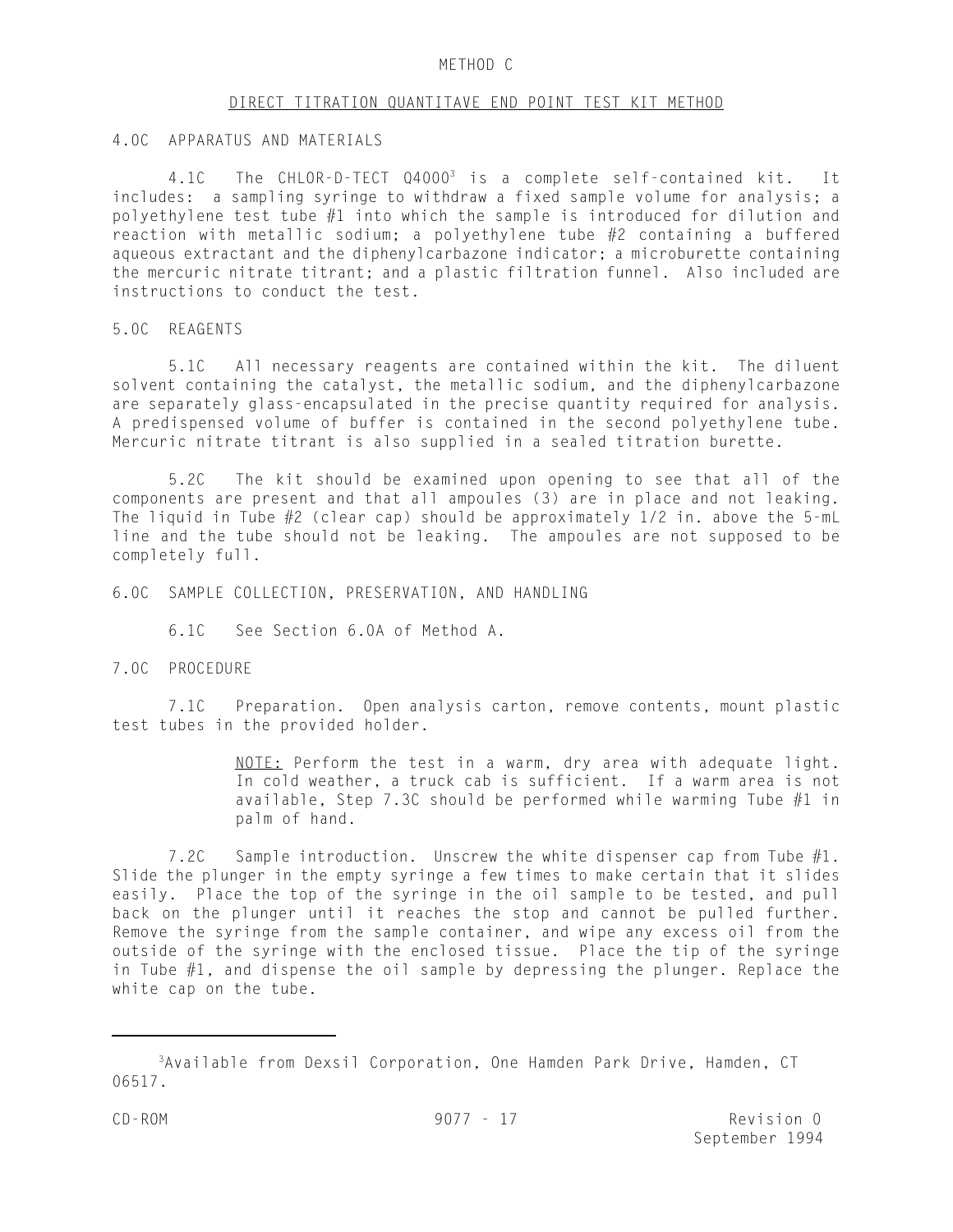7.3C Reaction. Break the lower (colorless) capsule containing the clear diluent solvent by squeezing the sides of the test tube. Mix thoroughly by shaking the tube vigorously for 30 seconds. Crush the upper grey ampoule containing metallic sodium, again by squeezing the sides of the test tube. Shake vigorously for 20 seconds. Allow reaction to proceed for 60 seconds, shaking intermittently several times while timing with a watch.

> CAUTION: Always crush the clear ampoule in each tube first. Otherwise, stop the test and start over using another complete kit. False (low) results may occur and allow a contaminated sample to pass without detection if clear ampoule is not crushed first.

7.4C Extraction. Remove caps from both tubes. Pour the clear buffered extraction solution from Tube  $#2$  into Tube  $#1$ . Replace the white cap on Tube  $#1$ , and shake vigorously for 10 seconds. Vent tube by partially unscrewing the dispenser cap. Close cap securely, and shake for an additional 10 seconds. Vent again, tighten cap, and stand tube upside down on white cap. Allow phases to separate for 2 minutes.

> NOTE: Tip Tube  $#2$  to an angle of only about  $45^{\circ}$ . This will prevent the holder from sliding out.

7.5C Analysis. Put filtration funnel into Tube #2. Position Tube #1 over funnel and open nozzle on dispenser cap. Squeeze the sides of Tube #1 to dispense the clear aqueous lower phase through the filter into Tube  $#2$  to the 5mL line on Tube #2. Remove the filter funnel, and close the nozzle on the dispenser cap. Place the plunger rod in the titration burette and press until it clicks into place. Break off (do not pull off) the tip on the titration burette. Insert the burette into Tube  $#2$ , and tighten the cap. Break the colored ampoule, and shake gently for 10 seconds. Dispense titrant dropwise by pushing down on burette rod in small increments. Shake the tube gently to mix titrant with solution in Tube #2 after each increment. Continue adding titrant until solution turns from yellow to red-violet. An intermediate pink color may develop in the solution, but should be disregarded. Continue titrating until a true red-violet color is realized. The chlorine concentration of the original oil sample is read directly off the titrating burette at the tip of the black plunger. Record this result immediatley as the red-violet color will fade with time.

### 8.0C QUALITY CONTROL

8.1C Refer to Chapter One for specific quality control procedures.

8.2C Each sample should be tested two times. If the results do not agree to within 10%, expressed as the relative percent difference of the results, a third test must be performed. Report the results of the two that agree.

### 9.0C METHOD PERFORMANCE

9.1C These data are based on 96 data points obtained by 12 laboratories who each analyzed six used crankcase oils and two fuel oil blends with crankcase in duplicate. A data point represents one duplicate analysis of a sample.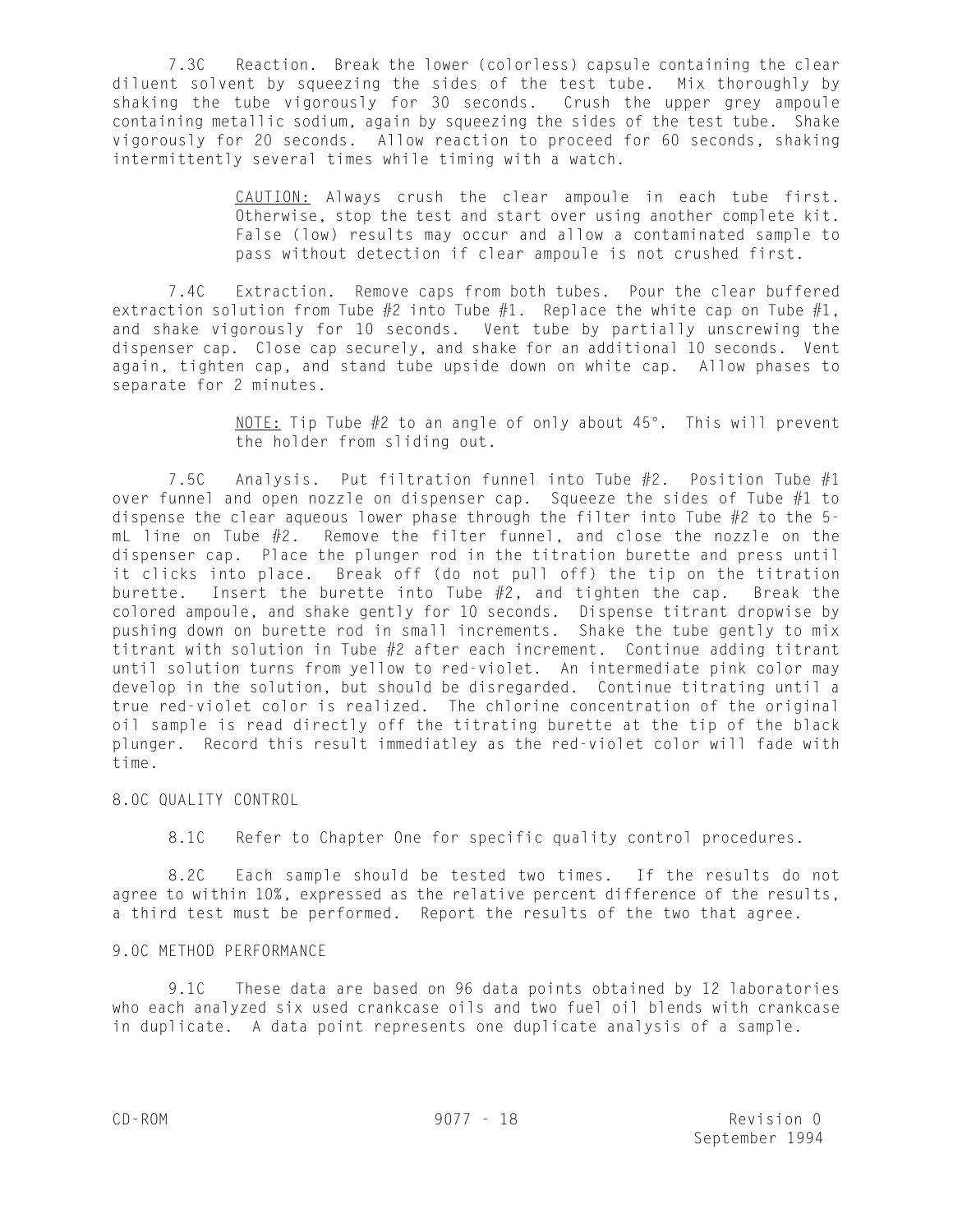9.2C Precision. The precision of the method as determined by the statistical examination of interlaboratory test results is as follows:

> Repeatability - The difference between successive results obtained by the same operator with the same apparatus under constant operating conditions on identical test material would exceed, in the long run, in the normal and correct operation of the test method, the following values only in 1 case in 20 (see Table 4):

# Repeatability =  $0.175 x*$

\*where x is the average of two results in  $\mu q/q$ .

Reproducibility - The difference between two single and independent results obtained by different operators working in different laboratories on identical test material would exceed, in the long run, the following values only in 1 case in 20:

# Reproducibility =  $0.331 x*$

\*where x is the average value of two results in  $\mu q/q$ .

9.3C Bias. The bias of this test method varies with concentration, as shown in Table 5:

Bias = Amount found - Amount expected

10.0 REFERENCE

1. Gaskill, A.; Estes, E.D.; Hardison, D.L.; and Myers, L.E. Validation of Methods for Determining Chlorine in Used Oils and Oil Fuels. Prepared for U.S. Environmental Protection Agency, Office of Solid Waste. EPA Contract No. 68-01-7075, wA 80. July 1988.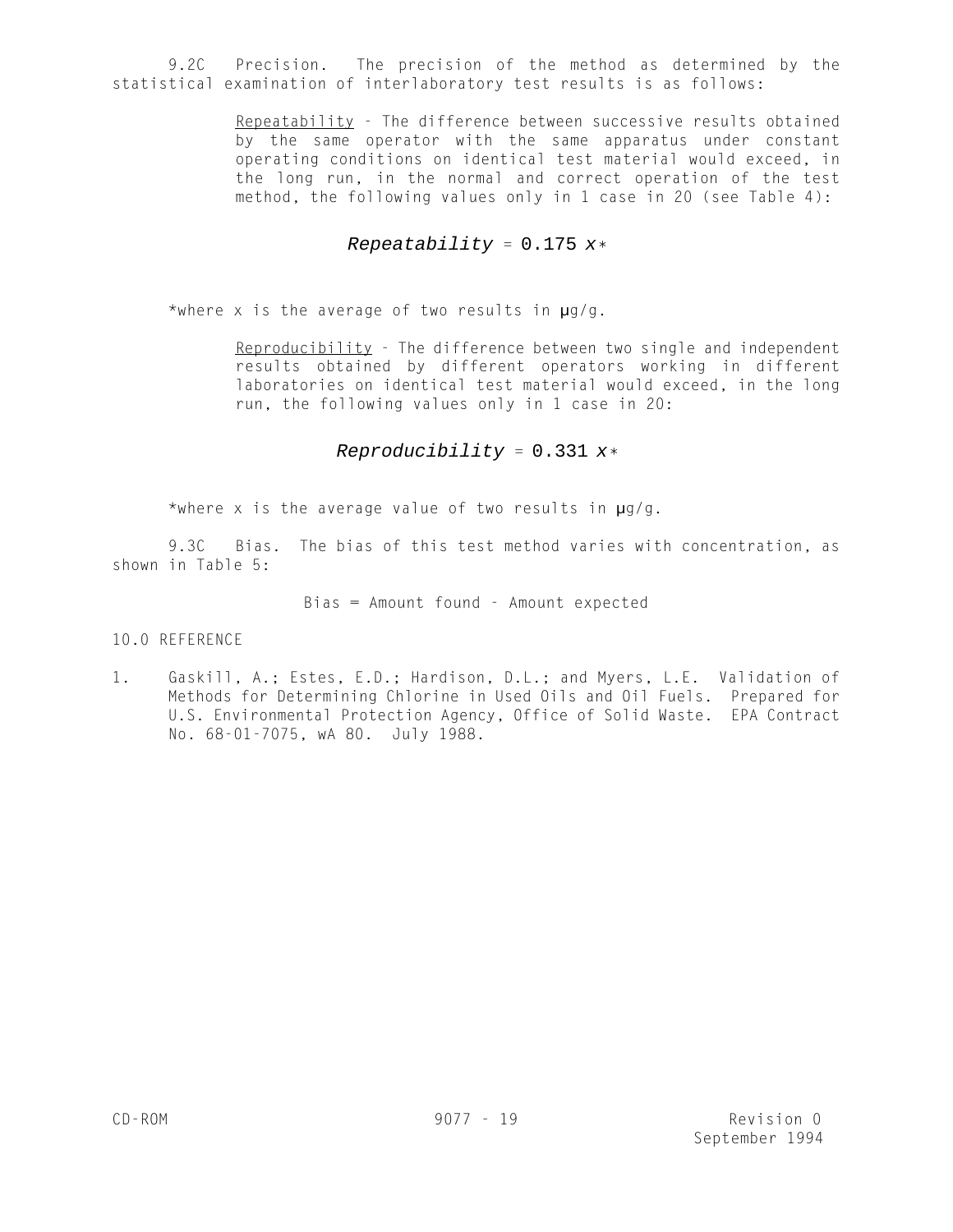# TABLE 4. REPEATABILITY AND REPRODUCIBILITY FOR CHLORINE IN USED OILS BY THE QUANTITATIVE END POINT TEST KIT METHOD

| Average value, | Repeatability, | Reproducibility, |  |
|----------------|----------------|------------------|--|
| $\mu$ g/g      | $\mu$ g/g      | $\mu$ g/g        |  |
| 500            | 88             | 166              |  |
| 1,000          | 175            | 331              |  |
| 1,500          | 263            | 497              |  |
| 2,000          | 350            | 662              |  |
| 2,500          | 438            | 828              |  |
| 3,000          | 525            | 993              |  |
| 4,000          | 700            | 1,324            |  |

|                                                         |                                        |  | TABLE 5. |  |  |  |
|---------------------------------------------------------|----------------------------------------|--|----------|--|--|--|
| RECOVERY AND BIAS DATA FOR CHLORINE IN USED OILS BY THE |                                        |  |          |  |  |  |
|                                                         | OUANTITATIVE END POINT TEST KIT METHOD |  |          |  |  |  |

| Amount<br>expected,<br>$\mu$ g/g | Amount<br>found,<br>$\mu$ g/g | Bias,<br>$\mu$ g/g | Percent<br>bias |  |
|----------------------------------|-------------------------------|--------------------|-----------------|--|
| 664                              | 695                           | 31                 | $+5$            |  |
| 964                              | 906                           | $-58$              | - 6             |  |
|                                  |                               |                    | $-9$            |  |
| 1,230                            | 1,116                         | $-114$             |                 |  |
| 1,445                            | 1,255                         | $-190$             | $-13$           |  |
| 2,014                            | 1,618                         | $-396$             | $-20$           |  |
| 2,913                            | 2,119                         | $-794$             | $-27$           |  |
|                                  |                               |                    | $-27$           |  |
|                                  |                               | $-979$             | $-23$           |  |
| 3,812<br>4,190                   | 2,776<br>3,211                | $-1,036$           |                 |  |

l,